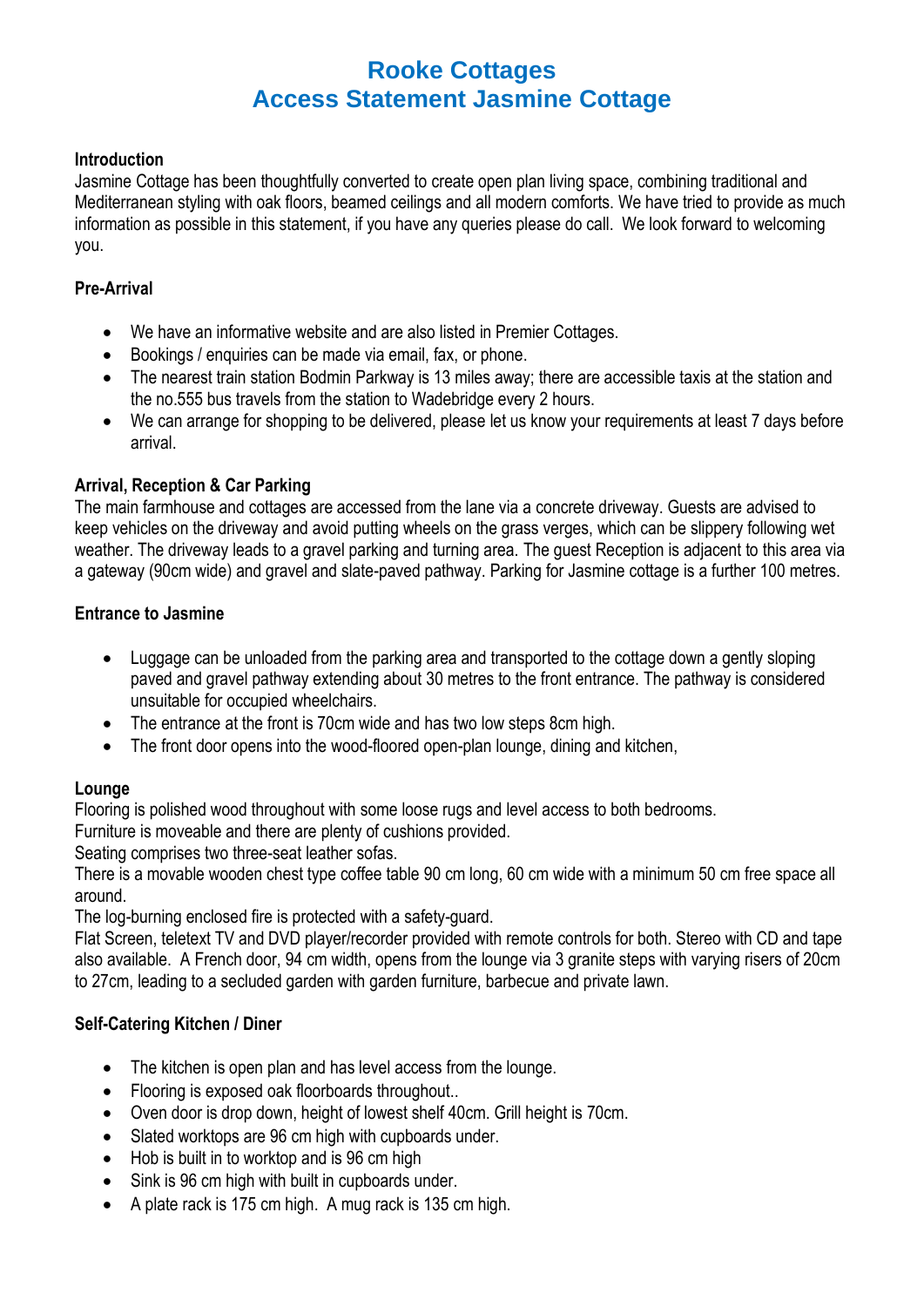# **Rooke Cottages Access Statement Jasmine Cottage**

- Microwave with side opening front door on fridge freezer 142 cm high.
- Electric kettle and toaster on worktop 96 cm high.
- Free standing fridge freezer. Lowest shelf in fridge 13 cm and highest drawer in freezer 110 cm.
- Pine Table provided 105 cm long by 76 cm wide. Height 78 cm and under-space of 70 cm.
- There is a minimum 60cm free space on all sides of table
- Evenly lit kitchen with spotlights above work surfaces where required.
- Front loading dishwasher beneath worktop. Drop door and pull-out shelves. Lowest shelf 30 cm, highest shelf 60 cm.
- Minimum free space between worktops and wall is 90 cm.

#### **Bedrooms**

**Room combinations:** All sleeping accommodation is on the ground floor comprising 1 super-king size and 1 twin bedroom.

#### **General:**

- Non Feather duvets and pillows provided in each room.
- Sheets, duvet covers and pillow cases are pure cotton
- Flat screen teletext TVs provided in main bedroom with remote control

**Twin room:** Level access via corridor 66cm wide. Both beds height 56cm, 90cm wide by 200cm long, Both beds adjoin walls on each side. Space between beds 108cm, foot of beds to wall 115cm. Chest of drawers height 80cm. Top drawer 59cm, bottom drawer 14cm. Wardrobe rail height 190cm.

#### **Twin room WC and shower**

Level access from bedroom via door 65cm wide. Shower door 44cm wide. Step 27cm. Wash basin height 80cm. Minimum space between toilet and wash basin 80cm.

**Super-king Room:** Level access via corridor 77cm wide and door 66cm wide.. Bed length 200cm, width 180cm, height 56cm. Free space to left of bed 64 cm. Free space to right of bed 66 cm. Free space to front of bed 258 cm. Box Chest 54 cm high, 97 cm long and 55 cm wide., Free standing wing-back chair. Chest of drawers 80cm high, highest drawer 60 cm, lowest drawer 13 cm. Wardrobe rail height 180 cm.

#### **Super-king bathroom & WC**

Level access from bedroom via door 64cm wide. Bath with flexible shower over. Bath height is 56cm. Bath length is 150cm. Minimum space between bath and wash basin 80cm. Basin height 80cm. Minimum space between bath and toilet 57cm.

#### **Grounds and Gardens**

French door opening onto 2 granite steps with hand rail down to barbecue area with garden table, cushioned chairs and sun loungers. Secluded garden with lawn and mature shrubs.

#### **Laundry**

There is no separate laundry but there is a standard size washer and dryer, both front loading, provided in the